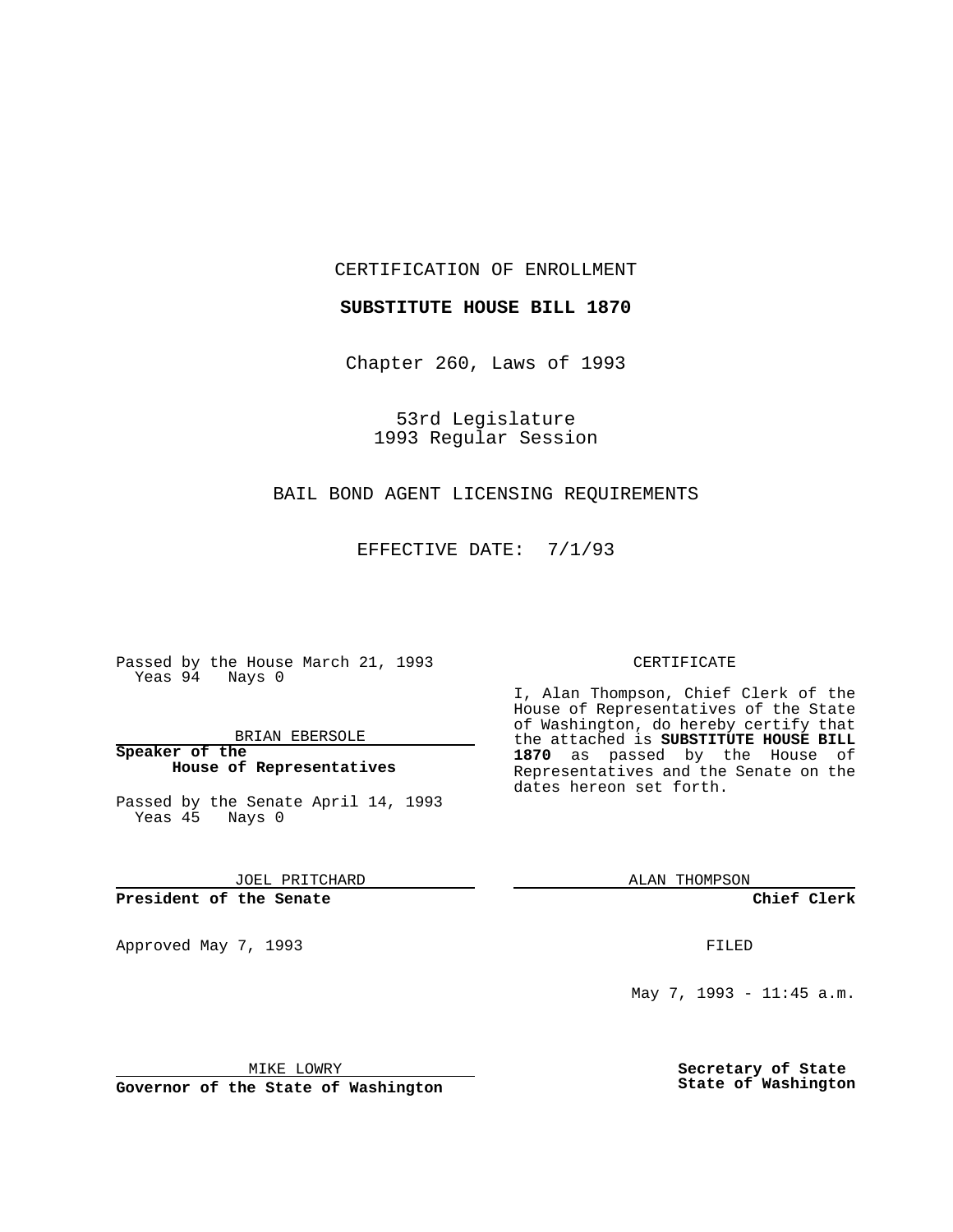## **SUBSTITUTE HOUSE BILL 1870** \_\_\_\_\_\_\_\_\_\_\_\_\_\_\_\_\_\_\_\_\_\_\_\_\_\_\_\_\_\_\_\_\_\_\_\_\_\_\_\_\_\_\_\_\_\_\_

\_\_\_\_\_\_\_\_\_\_\_\_\_\_\_\_\_\_\_\_\_\_\_\_\_\_\_\_\_\_\_\_\_\_\_\_\_\_\_\_\_\_\_\_\_\_\_

AS AMENDED BY THE SENATE

Passed Legislature - 1993 Regular Session

## **State of Washington 53rd Legislature 1993 Regular Session**

**By** House Committee on Financial Institutions & Insurance (originally sponsored by Representatives Zellinsky, Heavey and R. Meyers)

Read first time 03/03/93.

 AN ACT Relating to bail bond agents; adding a new chapter to Title 18 RCW; creating a new section; prescribing penalties; providing an effective date; and declaring an emergency.

BE IT ENACTED BY THE LEGISLATURE OF THE STATE OF WASHINGTON:

 NEW SECTION. **Sec. 1.** The legislature declares that the licensing of bail bond agents should be uniform throughout the state. Therefore, it is the intent of the legislature to preempt any local regulation of bail bond agents, including licensing fees, but not including local business license fees. Nothing in this chapter limits the discretion of the courts of this state to accept or reject a particular surety or recognizance bond in a particular case.

 NEW SECTION. **Sec. 2.** Unless the context clearly requires otherwise, the definitions in this section apply throughout this chapter.

(1) "Department" means the department of licensing.

(2) "Director" means the director of licensing.

 (3) "Collateral or security" means property of any kind given as security to obtain a bail bond.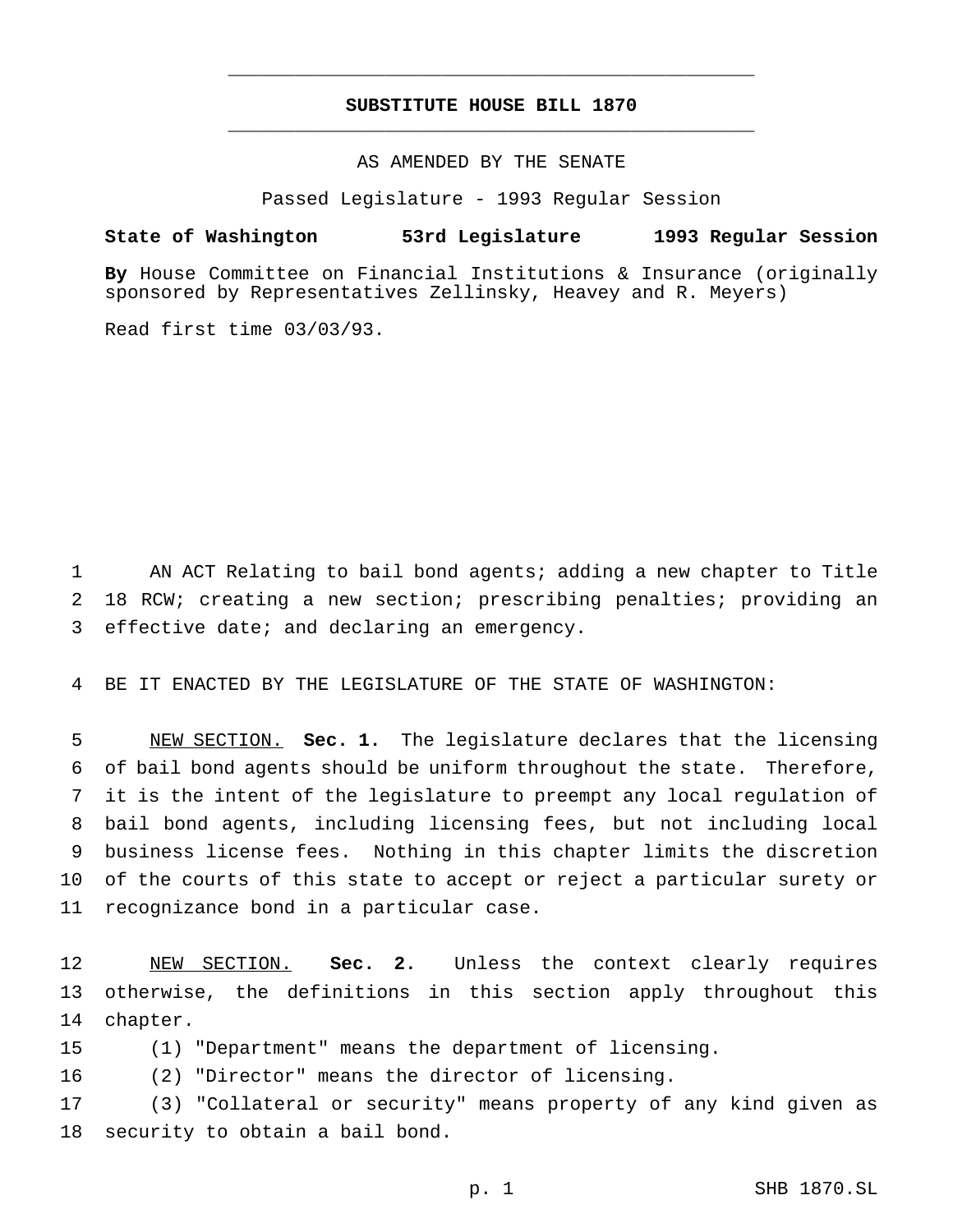(4) "Bail bond agency" means a business that sells and issues corporate surety bail bonds or that provides security in the form of personal or real property to insure the appearance of a criminal defendant before the courts of this state or the United States.

 (5) "Qualified agent" means an owner, sole proprietor, partner, manager, officer, or chief operating officer of a corporation who meets the requirements set forth in this chapter for obtaining a bail bond agency license.

 (6) "Bail bond agent" means a person who is employed by a bail bond agency and engages in the sale or issuance of bail bonds, but does not mean a clerical, secretarial, or other support person who does not participate in the sale or issuance of bail bonds.

 (7) "Licensee" means a bail bond agency or a bail bond agent or both.

 NEW SECTION. **Sec. 3.** An applicant must meet the following minimum requirements to obtain a bail bond agent license:

(1) Be at least eighteen years of age;

(2) Be a citizen or resident alien of the United States;

 (3) Not have been convicted of a crime in any jurisdiction in the preceding ten years, if the director determines that the applicant's particular crime directly relates to a capacity to perform the duties of a bail bond agent and the director determines that the license should be withheld to protect the citizens of Washington state. If the director shall make a determination to withhold a license because of previous convictions, the determination shall be consistent with the restoration of employment rights act, chapter 9.96A RCW;

 (4) Be employed by a bail bond agency or be licensed as a bail bond 28 agency; and

(5) Pay the required fee.

 NEW SECTION. **Sec. 4.** (1) In addition to meeting the minimum requirements to obtain a license as a bail bond agent, a qualified agent must meet the following additional requirements to obtain a bail bond agency license:

 (a) Pass an examination determined by the director to measure the person's knowledge and competence in the bail bond agency business; or (b) Have had at least three years' experience as a manager, supervisor, or administrator in the bail bond business or a related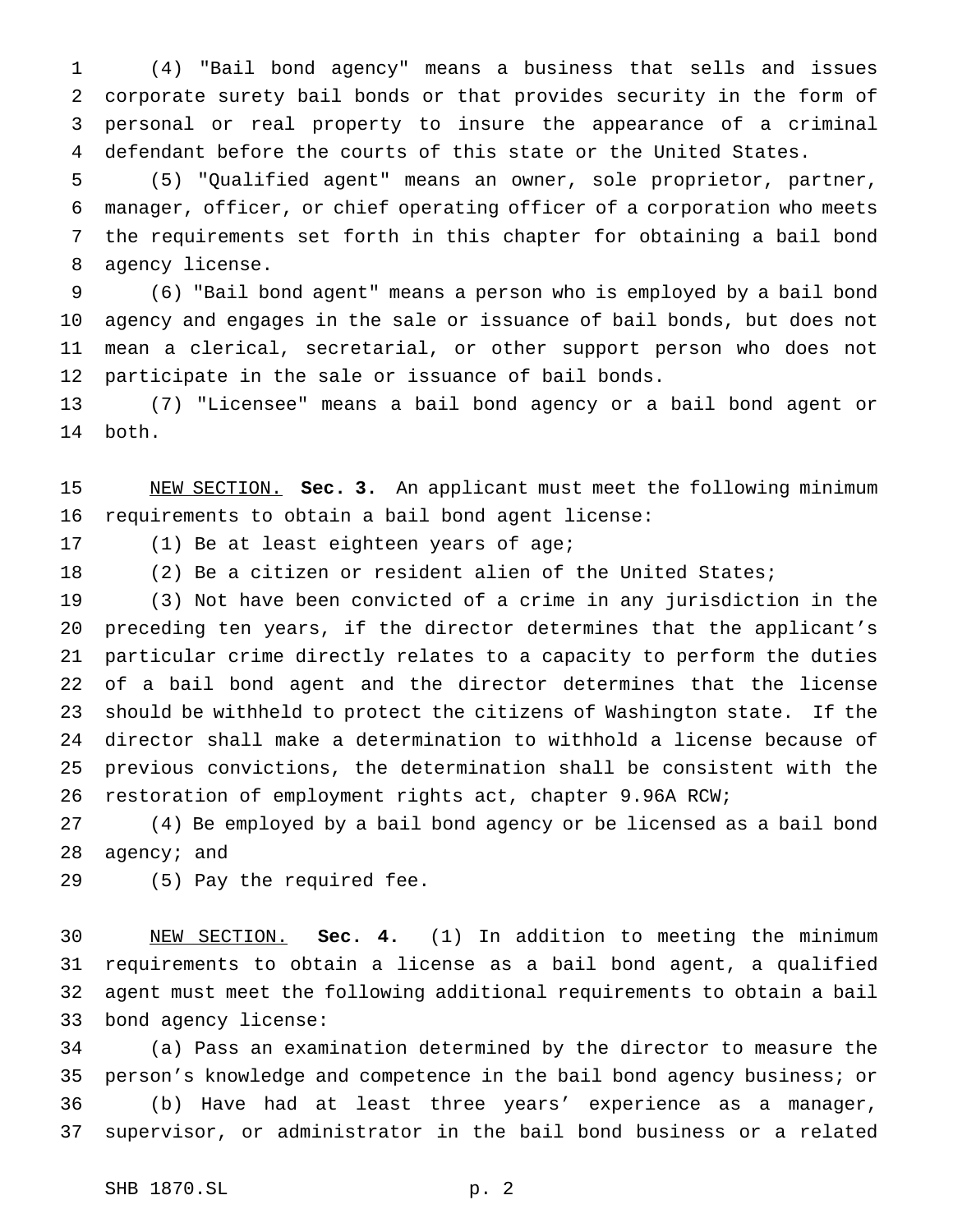field as determined by the director. A year's experience means not less than two thousand hours of actual compensated work performed before the filing of an application. An applicant shall substantiate the experience by written certifications from previous employers. If the applicant is unable to supply written certifications from previous employers, applicants may offer written certifications from persons other than employers who, based on personal knowledge, can substantiate 8 the employment; and

(c) Pay any additional fees as established by the director.

 (2) An agency license issued under this section may not be assigned or transferred without prior written approval of the director.

 NEW SECTION. **Sec. 5.** (1) Applications for licenses required under this chapter shall be filed with the director on a form provided by the director. The director may require any information and documentation that reasonably relates to the need to determine whether the applicant meets the criteria, which may include fingerprints.

 (2) After receipt of an application for a license, the director may conduct an investigation to determine whether the facts set forth in the application are true.

 NEW SECTION. **Sec. 6.** (1) The director shall issue a bail bond agent license card to each licensed bail bond agent. A bail bond agent shall carry the license card whenever he or she is performing the duties of a bail bond agent and shall exhibit the card upon request.

 (2) The director shall issue a license certificate to each licensed bail bond agency.

 (a) Within seventy-two hours after receipt of the license certificate, the licensee shall post and display the certificate in a conspicuous place in the principal office of the licensee within the state.

 (b) It is unlawful for any person holding a license certificate to knowingly and willfully post the license certificate upon premises other than those described in the license certificate or to materially alter a license certificate.

 (c) Every advertisement by a licensee that solicits or advertises business shall contain the name of the licensee, the address of record, and the license number as they appear in the records of the director.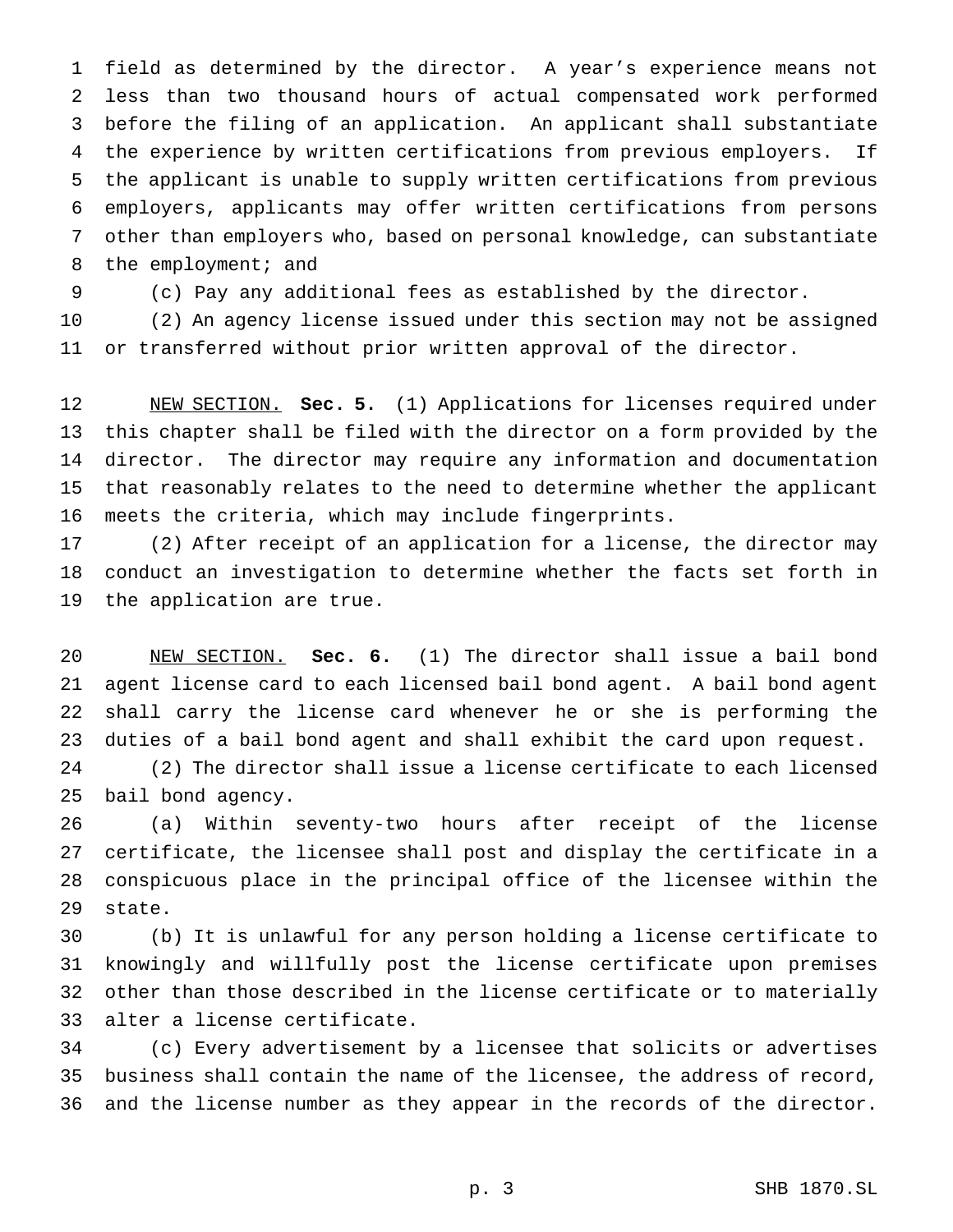(d) The licensee shall notify the director within thirty days of any change in the licensee's officers or directors or any material change in the information furnished or required to be furnished to the director.

 NEW SECTION. **Sec. 7.** (1) The director shall adopt rules establishing prelicense training and testing requirements, which shall include a minimum of four hours of classes. The director may establish, by rule, continuing education requirements for bail bond agents.

 (2) The director shall consult with the bail bond industry before adopting or amending the prelicensing training or continuing education requirements of this section.

 (3) The director may appoint an advisory committee consisting of representatives from the bail bond industry and a consumer to assist in the development of rules to implement this chapter.

 (4) A bail bond agent need not fulfill the prelicensing training requirements of this chapter if he or she, within sixty days prior to July 1, 1994, provides proof to the director that he or she previously has met the training requirements of this chapter or has been employed as a bail bond agent for at least eighteen consecutive months immediately prior to the date of application.

 NEW SECTION. **Sec. 8.** (1) No bail bond agency license may be issued under the provisions of this chapter unless the qualified agent files with the director a bond, executed by a surety company authorized to do business in this state, in the sum of ten thousand dollars conditioned to recover against the agency and its servants, officers, agents, and employees by reason of its violation of the provisions of section 11 of this act. The bond shall be made payable to the state of Washington, and anyone so injured by the agency or its servants, officers, agents, or employees may bring suit upon the bond in any county in which jurisdiction over the licensee may be obtained. The suit must be brought not later than two years after the failure to return property in accordance with section 11 of this act. If valid claims against the bond exceed the amount of the bond or deposit, each claimant shall be entitled only to a pro rata amount, based on the amount of the claim as it is valid against the bond, without regard to the date of filing of any claim or action.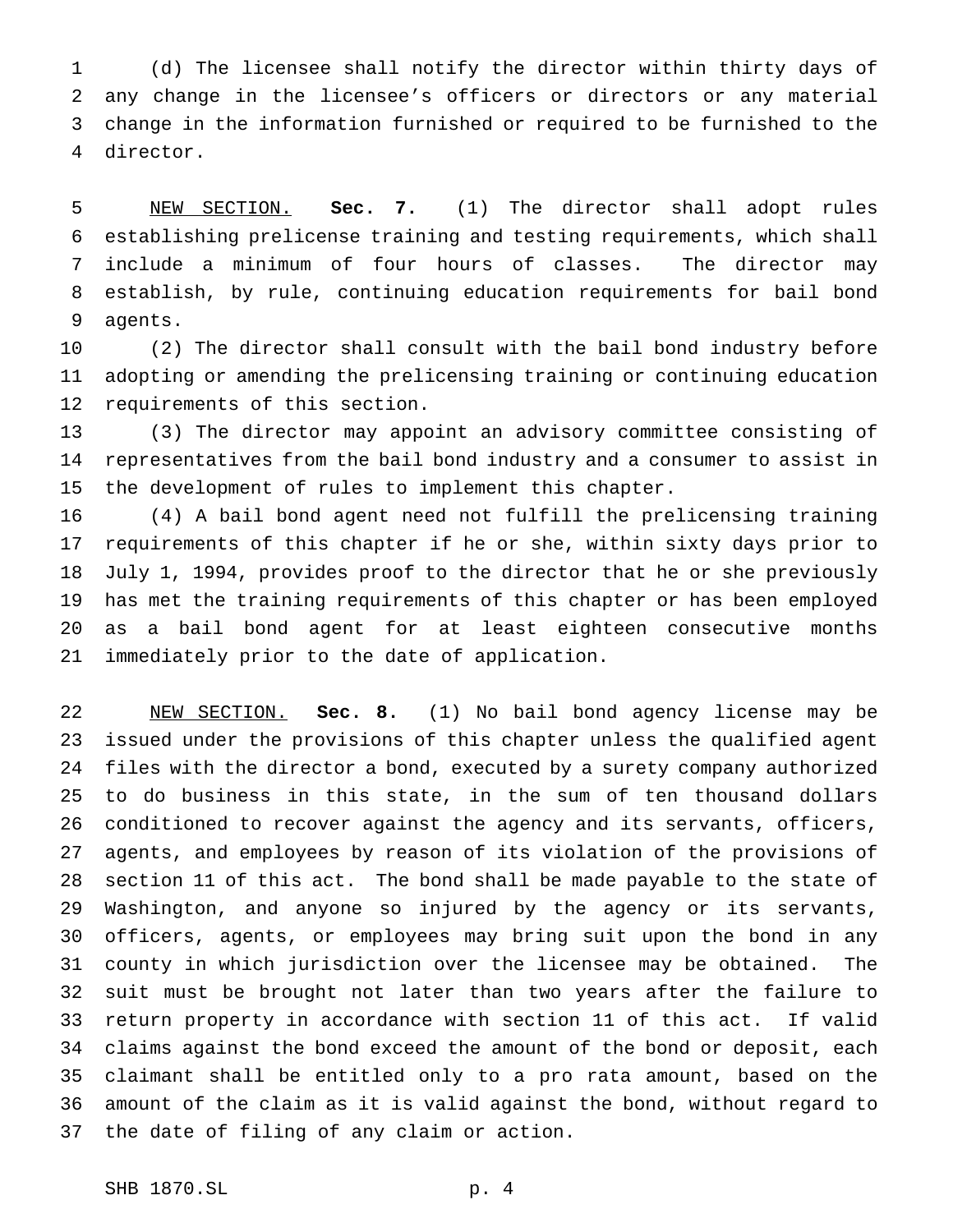(2) Every licensed bail bond agency must at all times maintain on file with the director the bond required by this section in full force and effect. Upon failure by a licensee to do so, the director shall suspend the licensee's license and shall not reinstate the license until this requirement is met.

 (3) In lieu of posting a bond, a qualified agent may deposit in an interest-bearing account, ten thousand dollars.

 (4) The director may waive the bond requirements of this section, in his or her discretion, pursuant to adopted rules.

 NEW SECTION. **Sec. 9.** (1) The provisions of this chapter relating to the licensing for regulatory purposes of bail bond agents and bail bond agencies are exclusive. No governmental subdivision of this state may enact any laws or rules licensing for regulatory purposes such persons, except as provided in subsections (2) and (3) of this section. (2) This section shall not be construed to prevent a political subdivision of this state from levying a business fee, business and occupation tax, or other tax upon bail bond agencies if such fees or taxes are levied by the political subdivision on other types of businesses within its boundaries.

 (3) This section shall not be construed to prevent this state or a political subdivision of this state from licensing for regulatory purposes bail bond agencies with respect to activities that are not regulated under this chapter.

 NEW SECTION. **Sec. 10.** (1) A bail bond agency shall notify the director within thirty days after the death or termination of employment of any employee who is a licensed bail bond agent.

 (2) A bail bond agency shall notify the director within seventy-two hours upon receipt of information affecting a licensed bail bond agent's continuing eligibility to hold a license under the provisions of this chapter.

 NEW SECTION. **Sec. 11.** (1) Every qualified agent shall keep adequate records for three years of all collateral and security received, all trust accounts required by this section, and all bail bond transactions handled by the bail bond agency, as specified by rule. The records shall be open to inspection without notice by the director or authorized representatives of the director.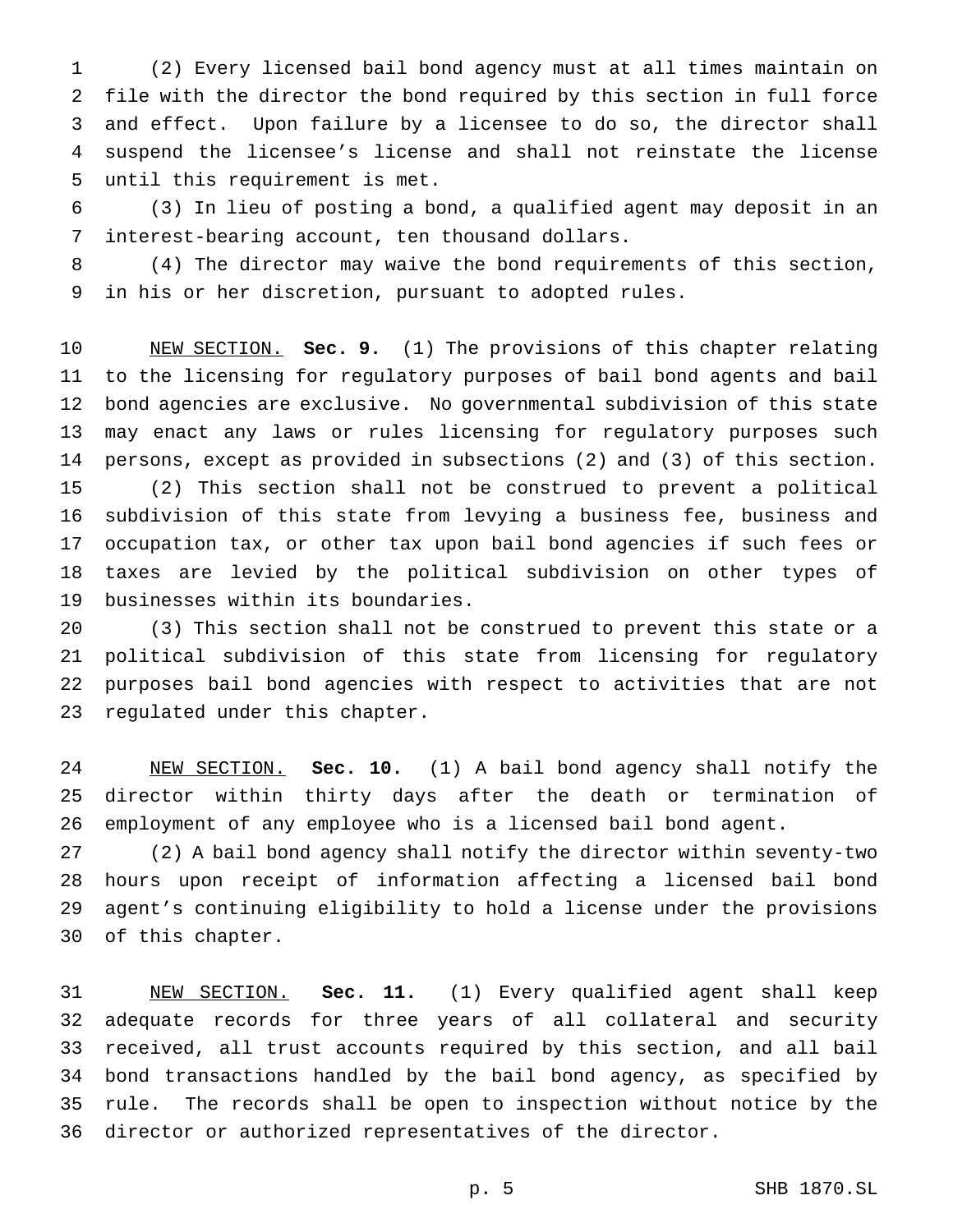(2) Every qualified agent who receives collateral or security is a fiduciary of the property and shall keep adequate records for three years of the receipt, safekeeping, and disposition of the collateral or security. Every qualified agent shall maintain a trust account in a federally insured financial institution located in this state. All moneys, including cash, checks, money orders, wire transfers, and credit card sales drafts, received as collateral or security or otherwise held for a bail bond agency's client shall be deposited in the trust account not later than the third banking day following receipt of the funds or money. A qualified agent shall not in any way encumber the corpus of the trust account or commingle any other moneys with moneys properly maintained in the trust account. Each qualified agent required to maintain a trust account shall report annually under oath to the director the account number and balance of the trust account, and the name and address of the institution that holds the trust account, and shall report to the director within ten business days whenever the trust account is changed or relocated or a new trust account is opened.

 (3) Whenever a bail bond is exonerated by the court, the bail bond agency shall, within five business days after written notification of exoneration and upon demand, return all collateral or security to the person entitled thereto.

 NEW SECTION. **Sec. 12.** The following acts are prohibited and constitute grounds for disciplinary action or denial, suspension, or revocation of any license under this chapter, as deemed appropriate by the director:

 (1) Knowingly violating any of the provisions of this chapter or 28 the rules adopted under this chapter;

 (2) Knowingly making a material misstatement or omission in the application for or renewal of a license;

 (3) Failing to meet the qualifications set forth in sections 3 and 4 of this act;

 (4) Conviction of a gross misdemeanor or felony or the commission of any act involving moral turpitude, dishonesty, or corruption whether the act constitutes a crime or not. If the act constitutes a crime, conviction in a criminal proceeding is not a condition precedent to disciplinary action. Upon such a conviction, however, the judgment and sentence is conclusive evidence at the ensuing disciplinary hearing of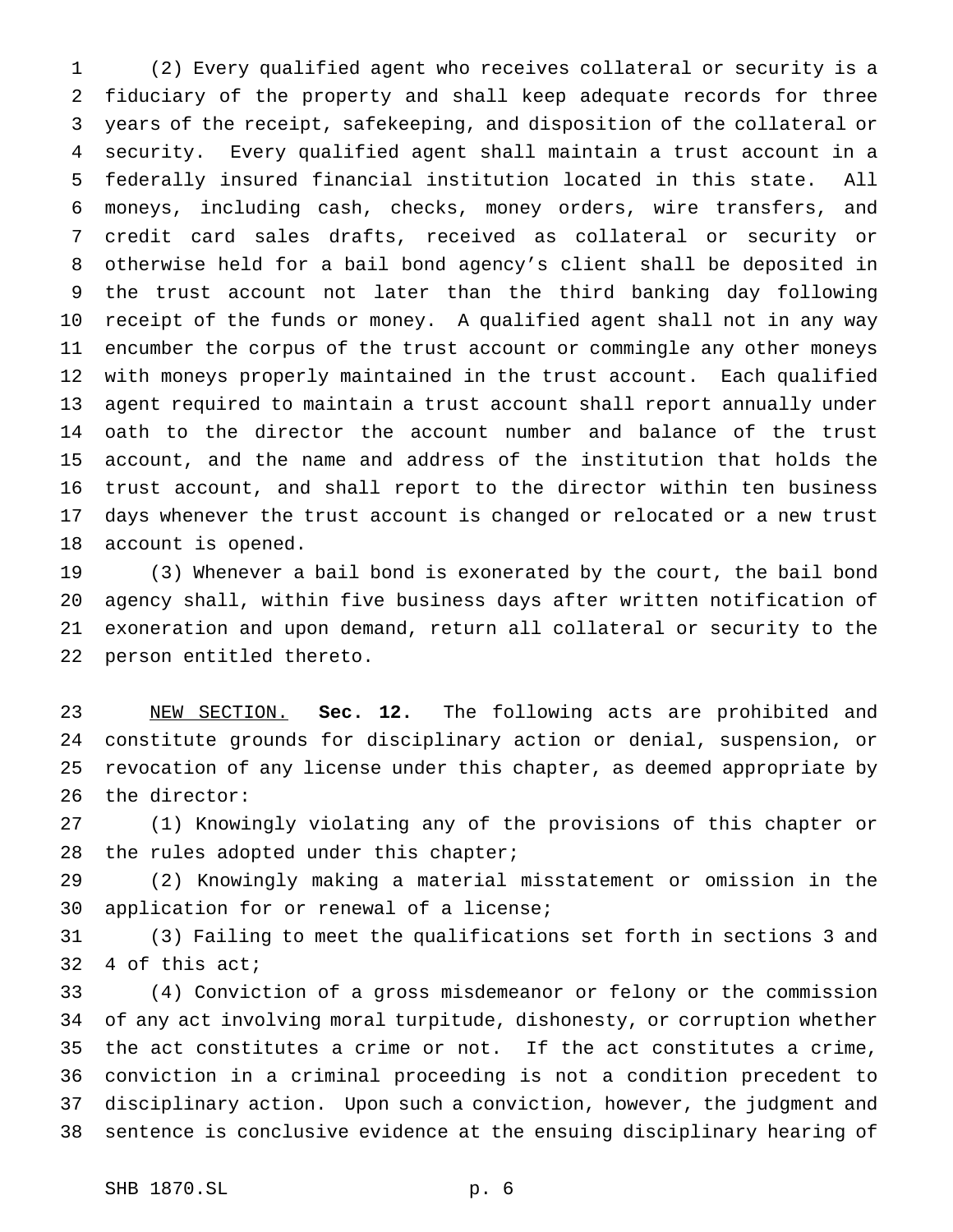the guilt of the license holder or applicant of the crime described in the indictment or information, and of the person's violation of the statute on which it is based. For the purposes of this section, conviction includes all instances in which a plea of guilty or nolo contendere is the basis for the conviction and all proceedings in which the sentence has been deferred or suspended. Nothing in this section abrogates rights guaranteed under chapter 9.96A RCW;

(5) Advertising that is false, fraudulent, or misleading;

 (6) Incompetence or negligence that results in injury to a person 10 or that creates an unreasonable risk that a person may be harmed;

 (7) Suspension, revocation, or restriction of the individual's license to practice the profession by competent authority in any state, federal, or foreign jurisdiction, a certified copy of the order, stipulation, or agreement being conclusive evidence of the revocation, suspension, or restriction;

(8) Failure to cooperate with the director by not:

 (a) Furnishing any necessary papers or documents requested by the director for purposes of conducting an investigation for disciplinary action, denial, suspension, or revocation of a license under this chapter;

 (b) Furnishing in writing a full and complete explanation covering the matter contained in a complaint filed with the department; or

 (c) Responding to subpoenas issued by the director, whether or not the recipient of the subpoena is the accused in the proceeding;

 (9) Failure to comply with an order issued by the director or an assurance of discontinuance entered into with the director;

 (10) Aiding or abetting an unlicensed person to practice if a license is required;

 (11) Knowingly committing, or being a party to, any material fraud, misrepresentation, concealment, conspiracy, collusion, trick, scheme, or device whereby any other person lawfully relies upon the word, representation, or conduct of the licensee;

 (12) Failure to adequately supervise employees to the extent that the client funds are at risk;

 (13) Interference with an investigation or disciplinary proceeding by willful misrepresentation of facts before the director or the director's authorized representative, or by the use of threats or harassment against any client or witness to prevent them from providing evidence in a disciplinary proceeding or any other legal action;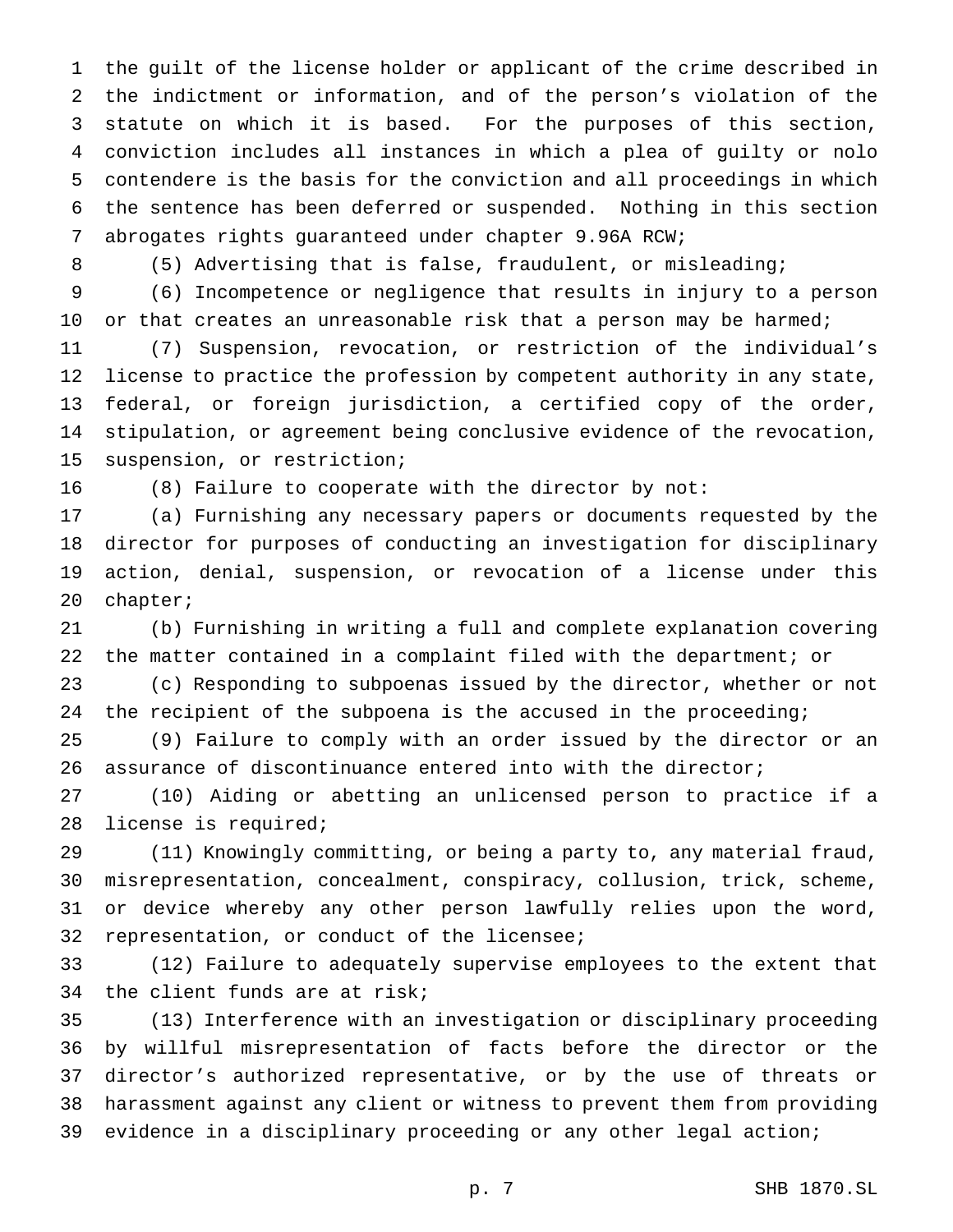(14) Assigning or transferring any license issued pursuant to the provisions of this chapter, except as provided in section 4 of this act;

 (15) Conversion of any money or contract, deed, note, mortgage, or other evidence of title, to his or her own use or to the use of his or her principal or of any other person, when delivered to him or her in trust or on condition, in violation of the trust or before the happening of the condition; and failure to return any money or contract, deed, note, mortgage, or other evidence of title within thirty days after the owner is entitled to possession, and makes demand for possession, shall be prima facie evidence of conversion;

 (16) Failing to keep records, maintain a trust account, or return 13 collateral or security, as required by section 11 of this act;

 (17) Any conduct in a bail bond transaction which demonstrates bad faith, dishonesty, or untrustworthiness; or

 (18) Violation of an order to cease and desist that is issued by the director under this chapter.

 NEW SECTION. **Sec. 13.** The director has the following authority in administering this chapter:

 (1) To adopt, amend, and rescind rules as deemed necessary to carry out this chapter;

 (2) To issue an order providing for one or any combination of the following upon violation or violations of this chapter: Denying, 24 suspending, or revoking a license; assessing monetary penalties; restricting or limiting practice; complying with conditions of probation for a designated period of time; making restitution to the person harmed by the licensee; or other corrective action;

 (3) To issue subpoenas and administer oaths in connection with an investigation, hearing, or proceeding held under this chapter;

 (4) To take or cause depositions to be taken and use other discovery procedures as needed in an investigation, hearing, or proceeding held under this chapter;

(5) To compel attendance of witnesses at hearings;

 (6) To establish fees by rule under RCW 43.24.086 and chapter 34.05 RCW;

 (7) To take emergency action ordering summary suspension of a license, or restriction or limitation of the licensee's practice pending proceedings by the director;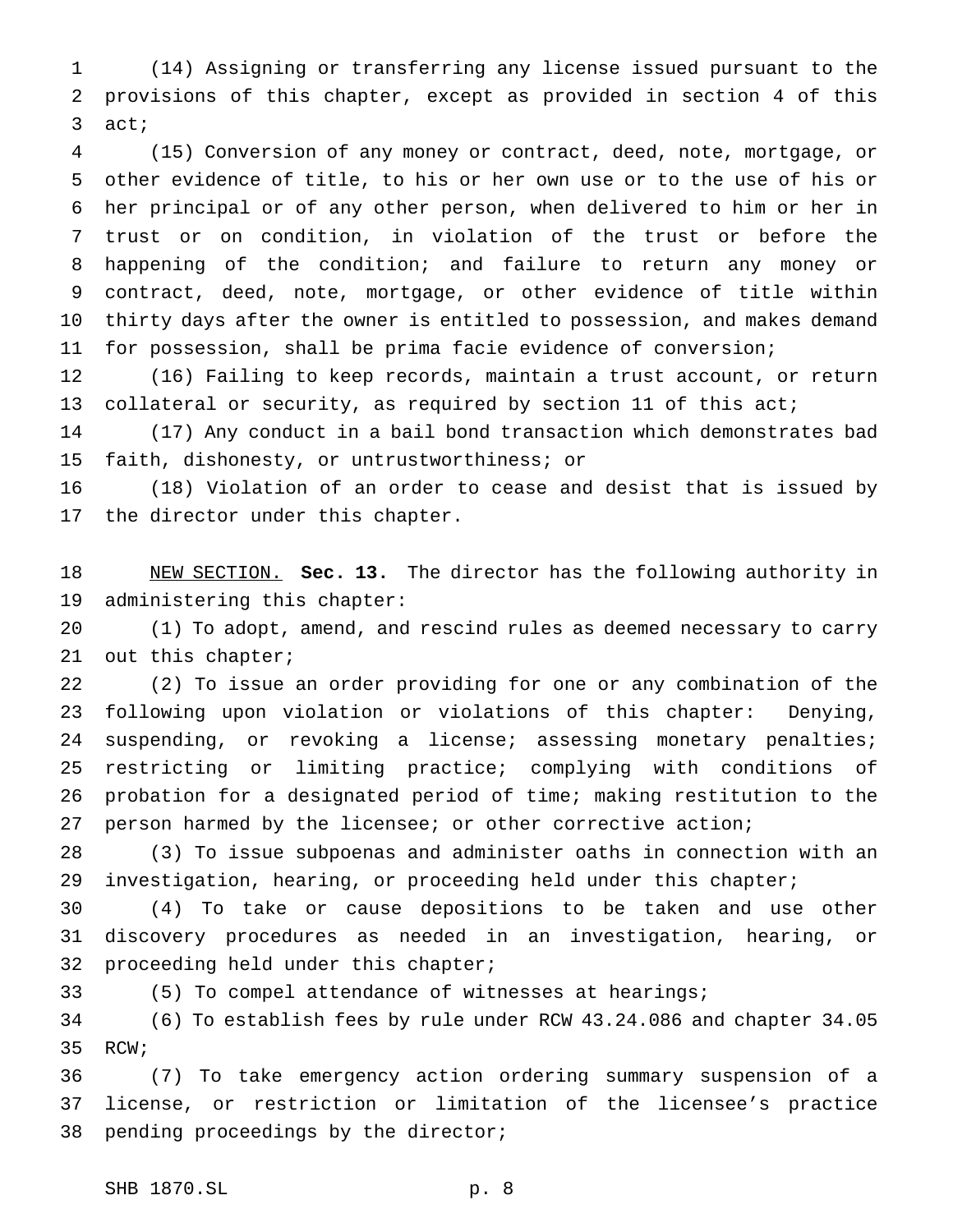(8) To use the office of administrative hearings as authorized in chapter 34.12 RCW to conduct hearings. However, the director or the director's designee shall make the final decision in the hearing;

 (9) To enter into contracts for professional services determined to be necessary for adequate enforcement of this chapter;

(10) To adopt standards of professional conduct or practice;

 (11) In the event of a finding of unprofessional conduct by an applicant or license holder, to impose sanctions against an applicant or license holder as provided by this chapter;

 (12) To enter into an assurance of discontinuance in lieu of issuing a statement of charges or conducting a hearing. The assurance shall consist of a statement of the law in question and an agreement to not violate the stated provision. The applicant or license holder shall not be required to admit to any violation of the law, and the assurance shall not be construed as such an admission. Violation of an assurance under this subsection is grounds for disciplinary action;

 (13) To designate individuals authorized to sign subpoenas and 18 statements of charges; and

 (14) To employ such investigative, administrative, and clerical staff as necessary for the enforcement of this chapter.

 NEW SECTION. **Sec. 14.** Any person may submit a written complaint to the department charging a license holder or applicant with unprofessional conduct and specifying the grounds for the charge. If the director determines that the complaint merits investigation, or if the director has reason to believe, without a formal complaint, that a license holder or applicant may have engaged in unprofessional conduct, the director shall investigate to determine if there has been unprofessional conduct. A person who files a complaint under this section in good faith is immune from suit in any civil action related to the filing or contents of the complaint.

 NEW SECTION. **Sec. 15.** (1) If the director determines, upon investigation, that there is reason to believe a violation of this chapter has occurred, a statement of charges shall be prepared and served upon the license holder or applicant and notice of this action given to the owner or qualified agent of the employing bail bond agency. The statement of charges shall be accompanied by a notice that the license holder or applicant may request a hearing to contest the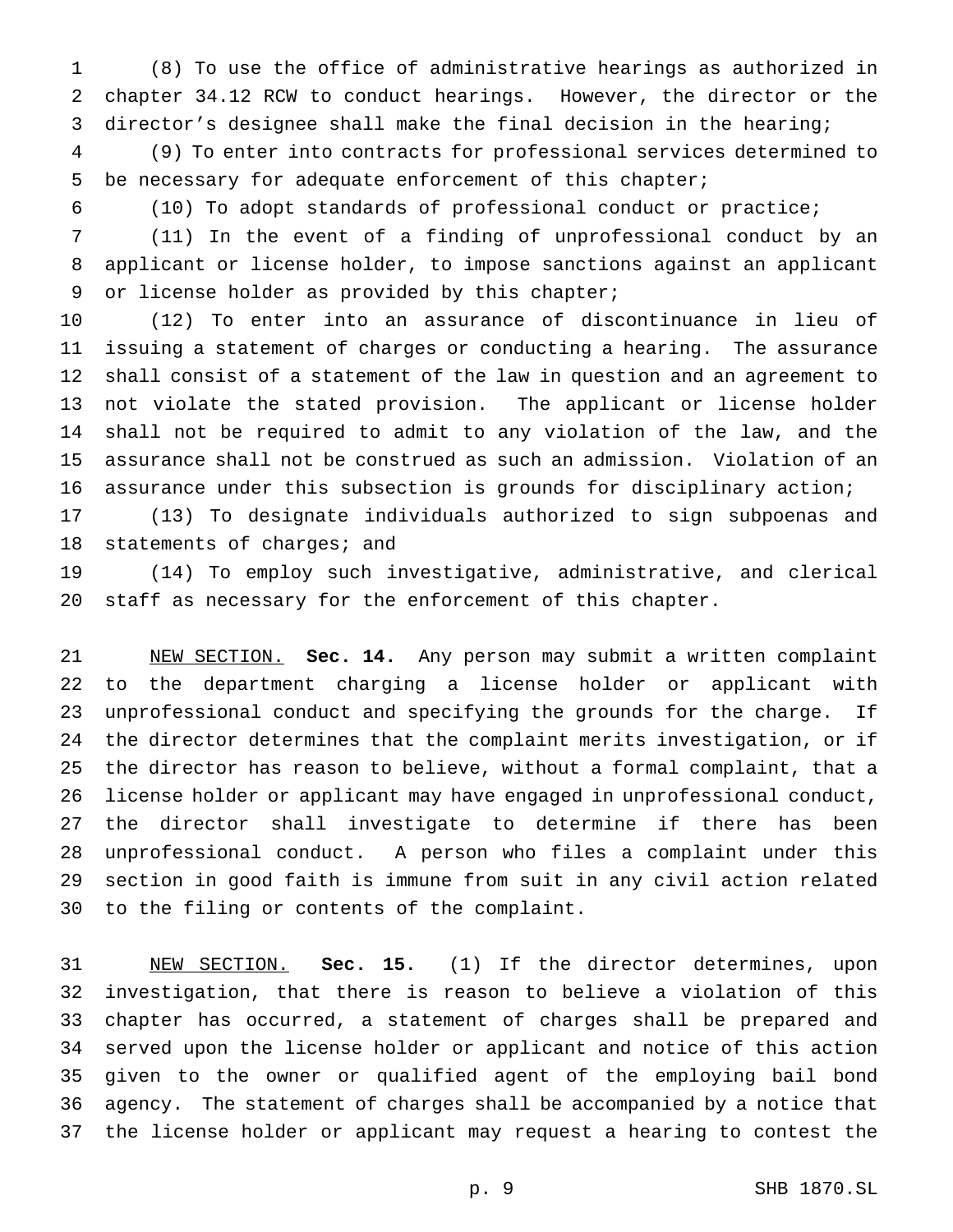charges. The license holder or applicant must file a request for hearing with the department within twenty days after being served the statement of charges. The failure to request a hearing constitutes a default, whereupon the director may enter an order under RCW 34.05.440. (2) If a hearing is requested, the time of the hearing shall be scheduled but the hearing shall not be held earlier than thirty days after service of the charges upon the license holder or applicant. A notice of hearing shall be issued at least twenty days prior to the hearing, specifying the time, date, and place of the hearing.

 NEW SECTION. **Sec. 16.** The procedures governing adjudicative proceedings before agencies under chapter 34.05 RCW, the administrative procedure act, shall govern all hearings before the director.

 NEW SECTION. **Sec. 17.** If an order for payment of a monetary penalty is made as a result of a hearing and timely payment is not made as directed in the final order, the director may enforce the order for payment in the superior court in the county in which the hearing was held. This right of enforcement shall be in addition to any other rights the director may have as to a licensee ordered to pay a monetary penalty but shall not be construed to limit a licensee's ability to seek judicial review.

 In an action for enforcement of an order of payment of a monetary penalty, the director's order is conclusive proof of the validity of the order of payment of a penalty and the terms of payment.

 NEW SECTION. **Sec. 18.** (1) The director shall investigate complaints concerning practice by unlicensed persons of a profession or business for which a license is required by this chapter. In the investigation of the complaints, the director has the same authority as provided the director under section 15 of this act. The director shall issue a cease and desist order to a person after notice and hearing and upon a determination that the person has violated this subsection. If the director makes a written finding of fact that the public interest will be irreparably harmed by delay in issuing an order, the director may issue a temporary cease and desist order. The cease and desist order shall not relieve the person practicing or operating a business without a license from criminal prosecution therefor, but the remedy of a cease and desist order shall be in addition to any criminal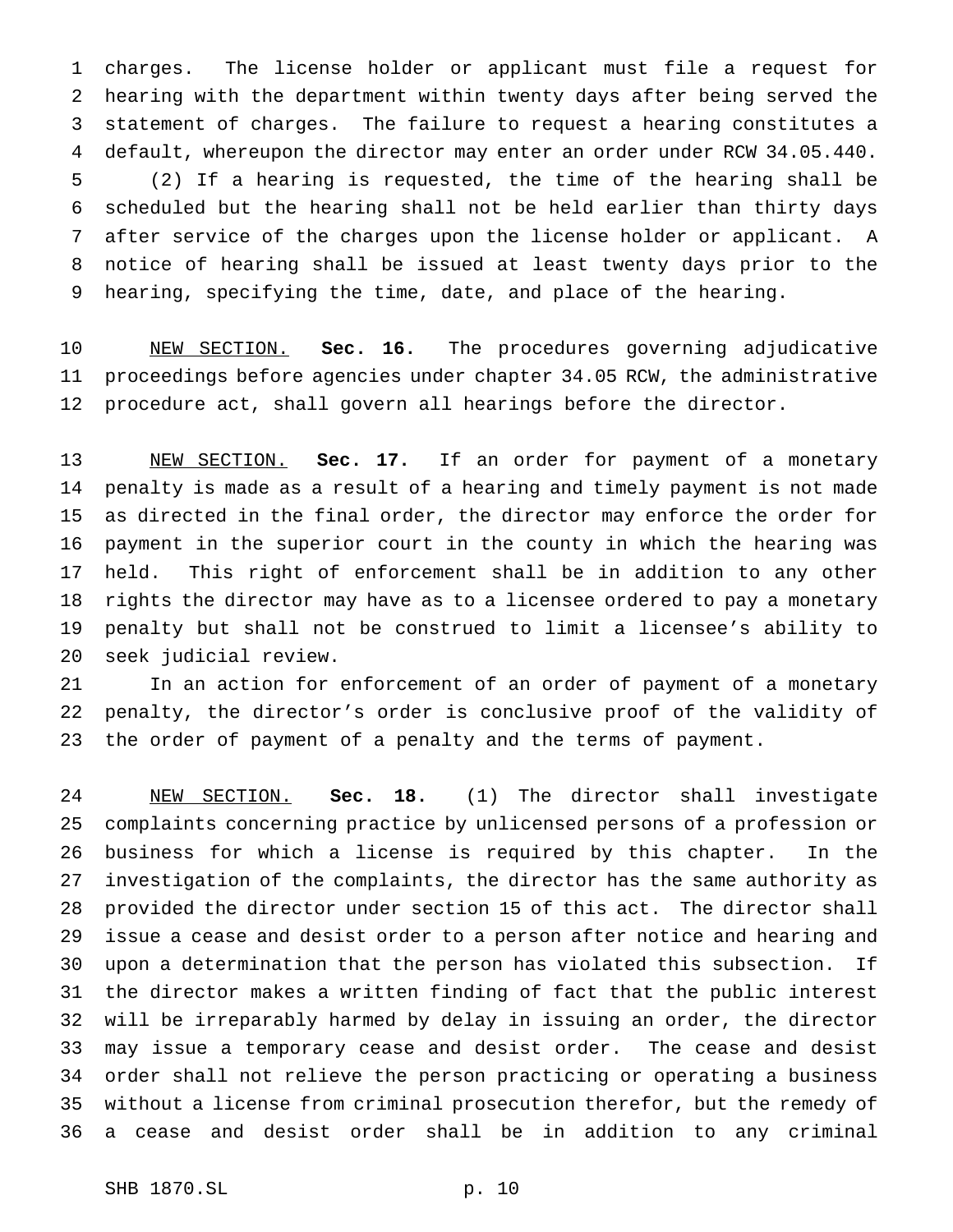liability. The cease and desist order is conclusive proof of unlicensed practice and may be enforced under RCW 7.21.060. This method of enforcement of the cease and desist order may be used in addition to, or as an alternative to, any provisions for enforcement of agency orders.

 (2) The attorney general, a county prosecuting attorney, the director, or any person may, in accordance with the law of this state governing injunctions, maintain an action in the name of this state to enjoin any person practicing a profession or business for which a license is required by this chapter without a license from engaging in such practice or operating such business until the required license is secured. However, the injunction shall not relieve the person practicing or operating a business without a license from criminal prosecution therefor, but the remedy by injunction shall be in addition to any criminal liability.

 (3) After June 30, 1994, any person who performs the functions and duties of a bail bond agent in this state without being licensed in accordance with the provisions of this chapter, or any person presenting or attempting to use as his or her own the license of another, or any person who gives false or forged evidence of any kind to the director in obtaining a license, or any person who falsely impersonates any other licensee, or any person who attempts to use an expired or revoked license, or any person who violates any of the provisions of this chapter is guilty of a gross misdemeanor.

 (4) After January 1, 1994, a person is guilty of a gross misdemeanor if he or she owns or operates a bail bond agency in this state without first obtaining a bail bond agency license.

 (5) After June 30, 1994, the owner or qualified agent of a bail bond agency is guilty of a gross misdemeanor if he or she employs any person to perform the duties of a bail bond agent without the employee having in his or her possession a permanent bail bond agent license issued by the department.

 (6) All fees, fines, forfeitures, and penalties collected or assessed by a court because of a violation of this section shall be remitted to the department.

 NEW SECTION. **Sec. 19.** A person or business that violates an injunction issued under this chapter shall pay a civil penalty, as determined by the court, of not more than twenty-five thousand dollars,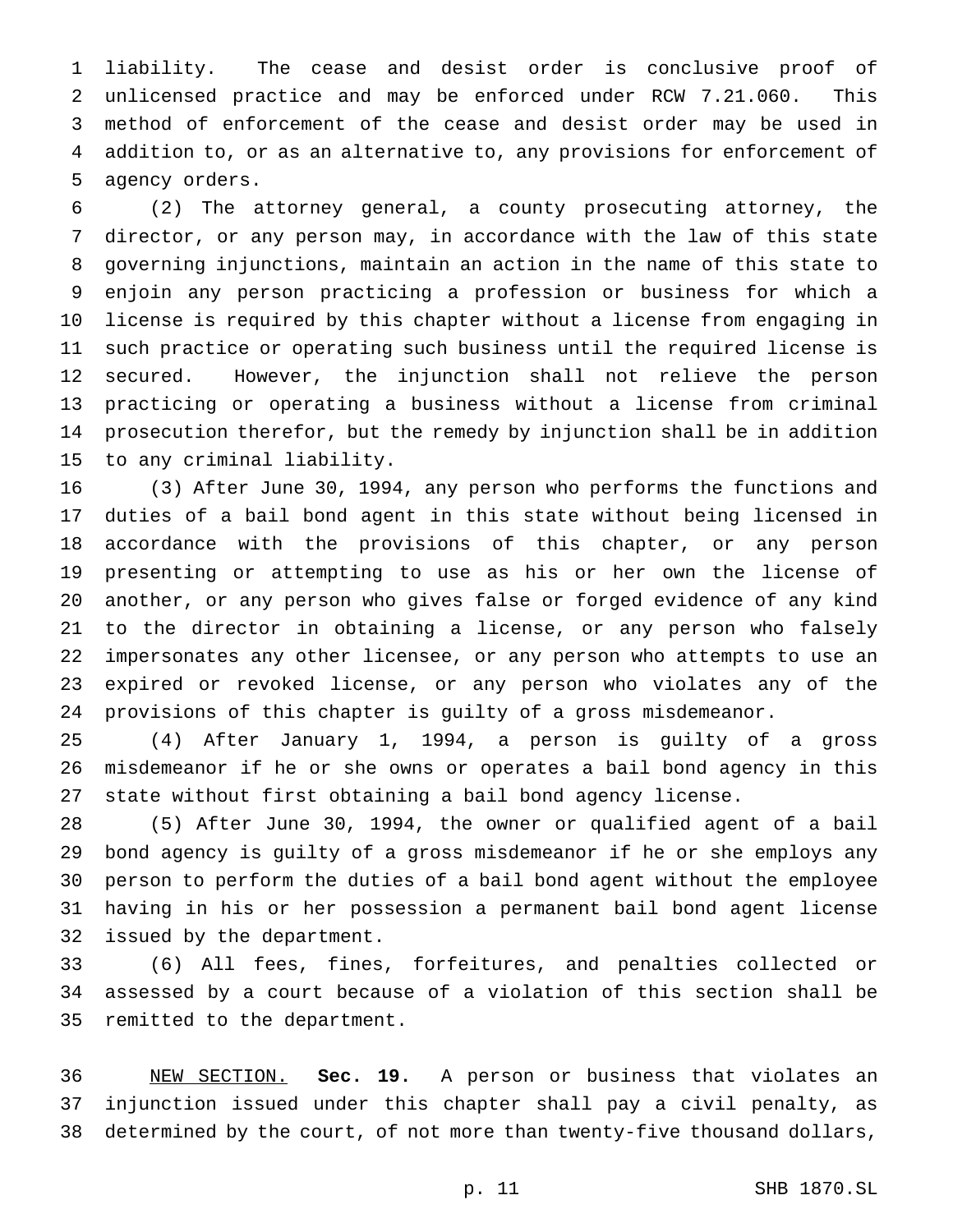which shall be paid to the department. For the purpose of this section, the superior court issuing any injunction shall retain jurisdiction.

 NEW SECTION. **Sec. 20.** The director or individuals acting on the director's behalf are immune from suit in any action, civil or criminal, based on disciplinary proceedings or other official acts performed in the course of their duties in the administration and enforcement of this chapter.

 NEW SECTION. **Sec. 21.** The director, in implementing and administering the provisions of this chapter, shall act in accordance with the administrative procedure act, chapter 34.05 RCW.

 NEW SECTION. **Sec. 22.** Failure to fulfill the fiduciary duties and other duties as prescribed in section 11 of this act is not reasonable in relation to the development and preservation of business. A violation of section 11 of this act is an unfair or deceptive act in trade or commerce for the purpose of applying the consumer protection act, chapter 19.86 RCW.

 NEW SECTION. **Sec. 23.** If any provision of this act or its application to any person or circumstance is held invalid, the remainder of the act or the application of the provision to other persons or circumstances is not affected.

 NEW SECTION. **Sec. 24.** The director of licensing may take such steps as are necessary to ensure that this act is implemented on its effective date.

 NEW SECTION. **Sec. 25.** This act is necessary for the immediate preservation of the public peace, health, or safety, or support of the state government and its existing public institutions, and shall take effect July 1, 1993.

 NEW SECTION. **Sec. 26.** Sections 1 through 23 of this act shall constitute a new chapter in Title 18 RCW.